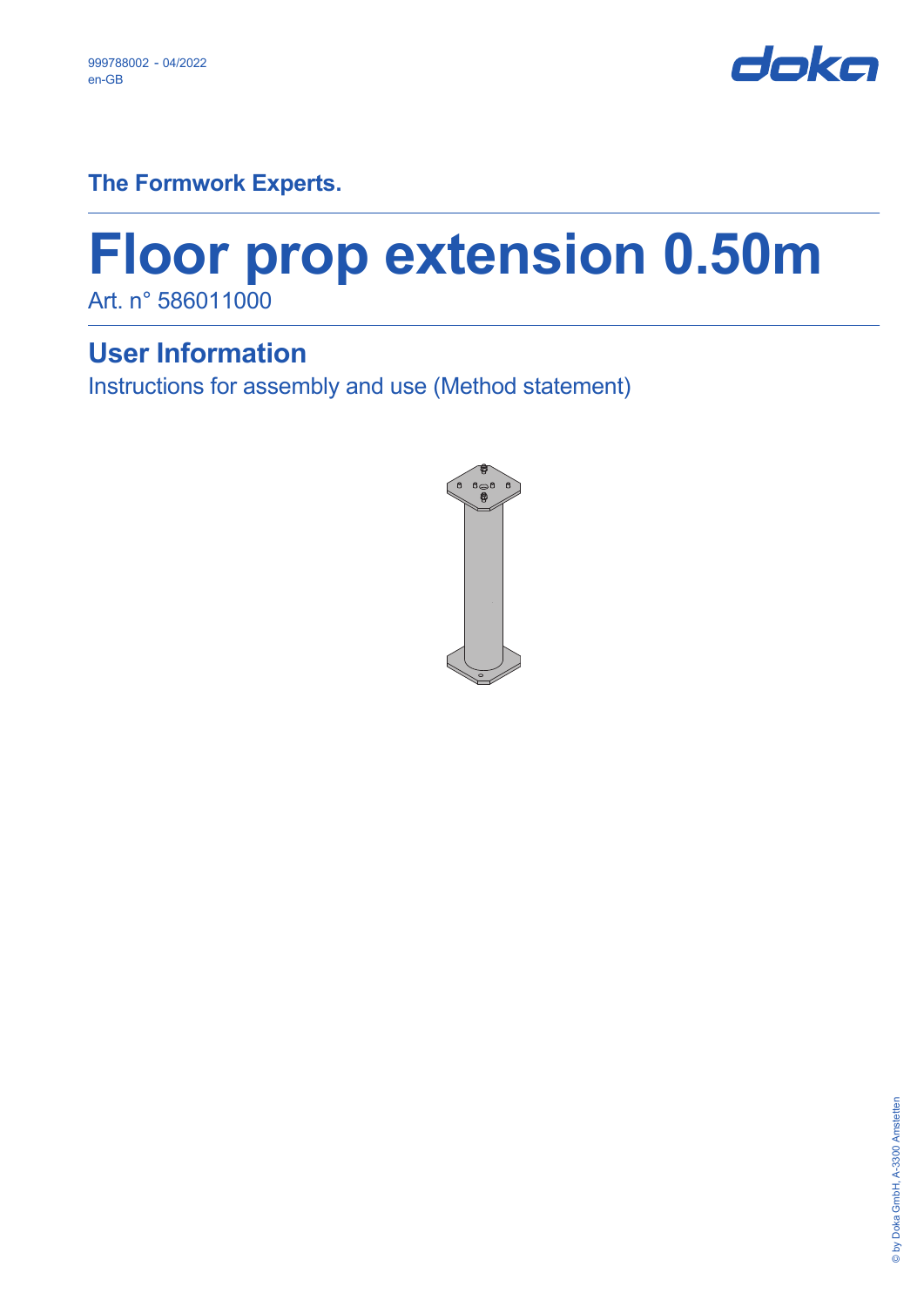## **Elementary safety warnings**

## **User target groups**

- This booklet is aimed at all persons who will be working with the Doka product or system that it describes. It contains information on the standard design for setting up this system, and on correct, compliant utilisation of the system.
- **All persons working with the product described** herein must be familiar with the contents of this booklet and with all the safety instructions it contains.
- Persons who are incapable of reading and understanding this booklet, or who can do so only with difficulty, must be instructed and trained by the customer.
- **The customer is to ensure that the information mate**rials provided by Doka (e.g. User Information booklets, Instructions for Assembly and Use, Operating Instruction manuals, plans etc.) are up to date and available to all users, and that they have been made aware of them and have easy access to them at the usage location.
- **.** In the relevant technical documentation and formwork utilisation plans, Doka shows the workplace safety precautions that are necessary in order to use the Doka products safely in the usage situations shown.

In all cases, users are obliged to ensure compliance with national laws, standards and regulations throughout the entire project and to take appropriate additional or alternative workplace safety precautions where necessary.

## **Hazard assessment**

**The customer is responsible for drawing up, docu**menting, implementing and continually updating a hazard assessment at every job-site. This booklet serves as the basis for the site-specific hazard assessment, and for the instructions given to users on how to prepare and utilise the system. It does not substitute for these, however.

## **Remarks on this booklet**

- **This document can be used as general Instructions** for Assembly and Use (Method Statement) or be incorporated into site-specific Instructions for Assembly and Use (Method Statement).
- **The graphics, animations and videos in this document or app sometimes depict partially assembled assemblies and may require additional safety equipment and/or measures to comply with safety regulations.**

The customer must ensure all applicable regulations are complied with, even if they are not shown or implied in the graphics, animations and videos provided.

▪ **Individual sections contain further safety instructions and/or special warnings as applicable.**

## **Planning**

- **Provide safe workplaces for those using the form**work (e.g. for when it is being erected/dismantled, modified or repositioned etc). It must be possible to get to and from these workplaces via safe access routes!
- If you are considering any deviation from the **details and instructions given in this booklet, or any application which goes beyond those described in the booklet, then revised static calculations must be produced for checking, as well as supplementary assembly instructions.**

## **Regulations; industrial safety**

- All laws, Standards, industrial safety regulations and other safety rules applying to the utilisation of our products in the country and/or region in which you are operating must be observed at all times.
- **.** If a person or object falls against, or into, the sideguard component and/or any of its accessories, the component affected may only continue in use after it has been inspected and passed by an expert.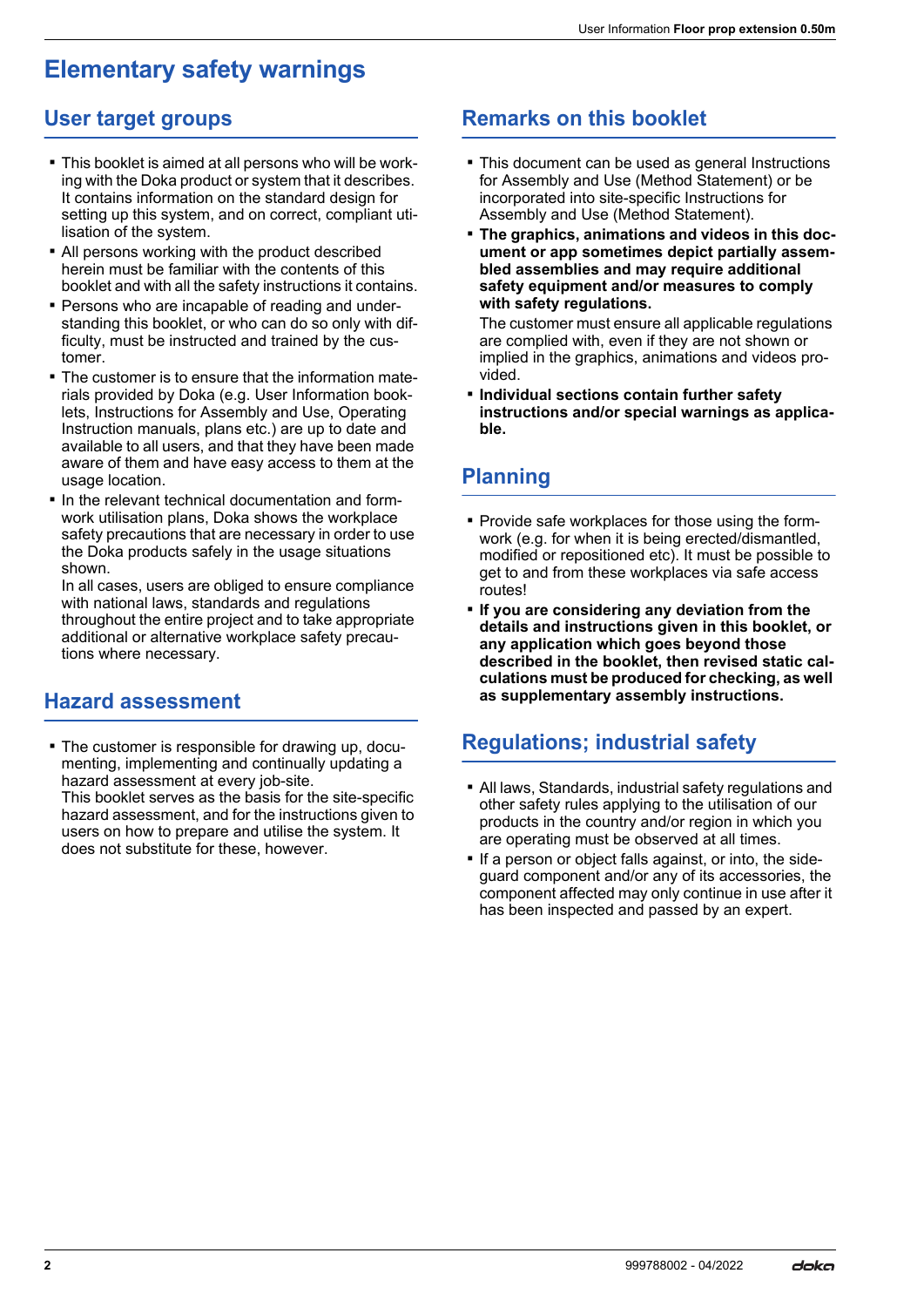## **Rules applying during all phases of the assignment**

- **The customer must ensure that this product is** erected and dismantled, reset and generally used for its intended purpose in accordance with the applicable laws, standards and rules, under the direction and supervision of suitably skilled persons. These persons' mental and physical capacity must not in any way be impaired by alcohol, medicines or drugs.
- Doka products are technical working appliances which are intended for industrial / commercial use only, always in accordance with the respective Doka User Information booklets or other technical documentation authored by Doka.
- The stability and load-bearing capacity of all components and units must be ensured during all phases of the construction work!
- Do not step on or apply strain to cantilevers, closures, etc. until suitable measures to ensure their stability have been correctly implemented (e.g. by tie-backs).
- Strict attention to and compliance with the functional instructions, safety instructions and load specifications are required. Non-compliance can cause accidents and severe injury (risk of fatality) and considerable damage to property.
- Sources of fire in the vicinity of the formwork are prohibited. Heaters are permissible only when used correctly and situated a correspondingly safe distance from the formwork.
- Customer must give due consideration to any and all effects of the weather on the equipment and regards both its use and storage (e.g. slippery surfaces, risk of slipping, effects of the wind, etc.) and implement appropriate precautionary measures to secure the equipment and surrounding areas and to protect workers.
- All connections must be checked at regular intervals to ensure that they are secure and in full working order.

In particular threaded connections and wedged connections have to be checked and retightened as necessary in accordance with activity on the jobsite and especially after out-of-the-ordinary occurrences (e.g. after a storm).

 $\blacksquare$  It is strictly forbidden to weld Doka products  $-$  in particular anchoring/tying components, suspension components, connector components and castings etc. – or otherwise subject them to heating.

Welding causes serious change in the microstructure of the materials from which these components are made. This leads to a dramatic drop in the failure load, representing a very great risk to safety.

It is permissible to cut individual tie rods to length with metal cutting discs (introduction of heat at the end of the rod only), but it is important to ensure that flying sparks do not heat and thus damage other tie rods.

The only articles which are allowed to be welded are those for which the Doka literature expressly points out that welding is permitted.

## **Assembly**

- The equipment/system must be inspected by the customer before use, to ensure that it is in an acceptable condition. Steps must be taken to exclude components that are damaged, deformed, or weakened due to wear, corrosion or rot (e.g. fungal decay).
- **.** Using our safety and formwork systems together with those of other manufacturers can create risks that may lead to injury and damage to property. This requires separate verification by the user.
- **The equipment/system must be assembled and** erected in accordance with the applicable laws, standards and rules by trained customer personnel whilst maintaining any applicable safety inspections that may be required.
- **.** It is not permitted to modify Doka products; such modifications constitute a safety risk.

## **Closing the formwork**

**• Doka products and systems must be set up so that** all loads acting upon them are safely transferred!

## **Pouring**

▪ Do not exceed the permitted fresh-concrete pressures. Over-high pouring rates overload the formwork, cause greater deflection and risk breakage.

## **Stripping the formwork**

- Do not strip out the formwork until the concrete has reached sufficient strength and the person in charge has given the order for the formwork to be stripped out!
- When stripping out the formwork, never use the crane to break concrete cohesion. Use suitable tools such as timber wedges, special pry-bars or system features such as Framax stripping corners.
- When stripping out the formwork, do not endanger the stability of any part of the structure, or of any scaffolding, platforms or formwork that is still in place!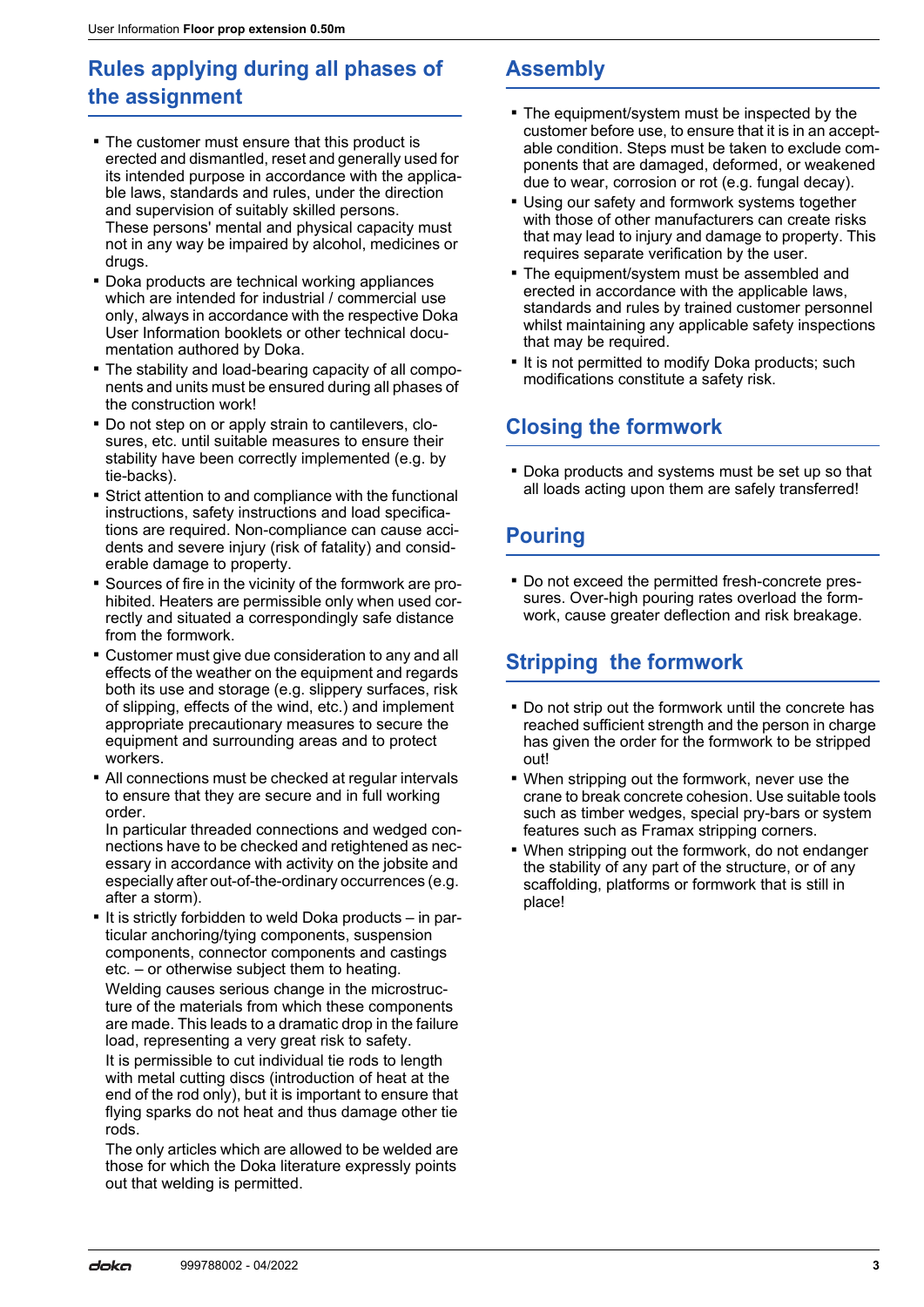## **Transporting, stacking and storing**

▪ Observe all country-specific regulations applying to the handling of formwork and scaffolding. For system formwork the Doka slinging means stated in this booklet must be used – this is a mandatory requirement.

If the type of sling is not specified in this document, the customer must use slinging means that are suitable for the application envisaged and that comply with the regulations.

- When lifting, always make sure that the unit to be lifted and its individual parts can absorb the forces that occur.
- Remove loose parts or secure them so that they cannot slip out of position and drop.
- When lifting formwork or formwork accessories with a crane, no persons must be carried along, e.g. on working platforms or in multi-trip packaging.
- All components must be stored safely, following all the special Doka instructions given in the relevant sections of this document!

## **Maintenance**

▪ Only original Doka components may be used as spare parts. Repairs may only be carried out by the manufacturer or authorised facilities.

## **Miscellaneous**

The weights as stated are averages for new material; actual weights can differ, depending on material tolerances. Dirt accretions, moisture saturation, etc. can also affect weight.

We reserve the right to make alterations in the interests of technical progress.

## **Eurocodes at Doka**

**The permissible values stated in Doka documents**  (e.g.  $F_{\text{perm}}$  = 70 kN) are not design values (e.g.  $F_{\text{Rd}}$  = 105 kN)**!**

- It is essential to avoid confusing permissible values with design values!
- Doka documents will continue to state the permissible values.

Allowance has been made for the following partial factors:

- $\bullet$   $v_F = 1.5$
- $\blacktriangleright$  γ<sub>M, timber</sub> = 1.3
- $\blacktriangleright$   $\blacktriangleright$   $\blacktriangleright$   $\blacktriangleright$   $\blacktriangleright$   $\blacktriangleright$   $\blacktriangleright$   $\blacktriangleright$   $\blacktriangleright$   $\blacktriangleright$   $\blacktriangleright$   $\blacktriangleright$   $\blacktriangleright$   $\blacktriangleright$   $\blacktriangleright$   $\blacktriangleright$   $\blacktriangleright$   $\blacktriangleright$   $\blacktriangleright$   $\blacktriangleright$   $\blacktriangleright$   $\blacktriangleright$   $\blacktriangleright$   $\blacktriangleright$   $\blacktriangleright$   $\blacktriangleright$   $\blacktriangleright$   $\blacktriangler$
- $k_{mod} = 0.9$

Consequently, all the design values for an EC design calculation can be determined from the permissible values.

## **Symbols used**

The following symbols are used in this document:

## **DANGER**

This is a notifier drawing attention to an extremely dangerous situation in which noncompliance with this notifier will lead to death or severe, irreversible injury.

#### **WARNING**

This is a notifier drawing attention to a dangerous situation in which non-compliance with this notifier can lead to death or severe, irreversible injury.

#### **CAUTION**

This is a notifier drawing attention to a dangerous situation in which non-compliance with this notifier can lead to slight, reversible injury.



#### **NOTICE**

This is a notifier drawing attention to a situation in which non-compliance with this notifier can lead to malfunctions or damage to property.



**Instruction** 

Indicates that actions have to be performed by the user.



#### **Sight-check**

Indicates that you need to do a sight-check to make sure that necessary actions have been carried out.



### **Tip**

Points out useful practical tips.



#### **Reference**

Cross-references other documents.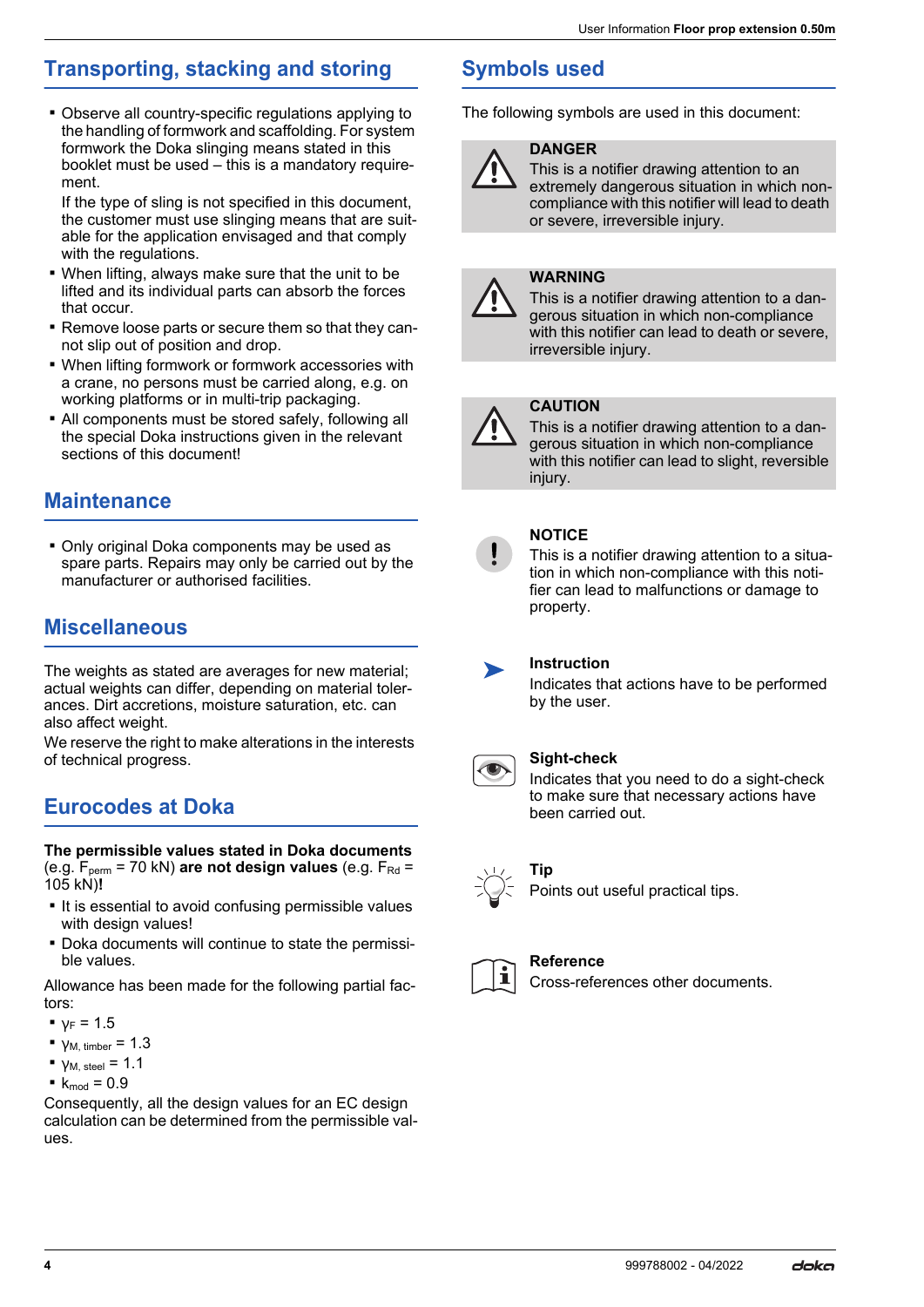## **Product description**

The Floor prop extension 0.50m is a lengthening-piece used to extend Doka floor props.



#### **WARNING**

**The permissible load-bearing capacity of the floor props is reduced by 20%!**

- ➤Allow for the reduced load-bearing capacity when planning and when carrying out the assignment.
- ➤Use with Doka floor prop Eurex 20 top 700 is not permitted and in fact not possible on account of differences in design.
- ▶ Alterations or modifications are strictly forbidden!

The Floor prop extension 0.50m has been designed in such a way that:

- **.** it can only be mounted on the outer tubes of floor props, and that
- **it is not possible to join together several floor prop** extensions.

## **Assembly**

#### **CAUTION**

- $\blacktriangleright$  In the area covered by the diameter of the tubes, the baseplates and flange-plates of the floor-prop extension must be resting flat against one another.
- ▶ The floor-prop extension must align exactly with the outer tube.
- ▶ Components with bent flange-plates must not be used for floor-prop extensions!



- **A** Doka floor prop
- **B** Floor prop extension 0.50m
- **C** Hexagonal bolt M8x30 (8.8) with nut M8 (8) and spring washer A8 (included with product)

## **Using with Doka tableforms**



**NOTICE**

#### If the floor props need to be lengthened, this should, preferably, be done with **Dokamatic table frames 1.50m**.

As a temporary expedient, e.g. if bigger heights are needed in just one storey, the Floor prop extension 0.50m may be used – provided that the following restrictions are observed:

- The Floor prop extension 0.50m may only be combined with Doka floor props Eurex top, Eurex eco and Eurex 20 LW.
- Max. extension length **a** = 4.50 m (floor prop plus Floor prop extension 0.50m)
- Floor props Eurex 20 top 550 may only be extended using the Table frame 1.50m!
- The floor props can only be used with their outer tubes at the bottom.



a ... max. 4.50 m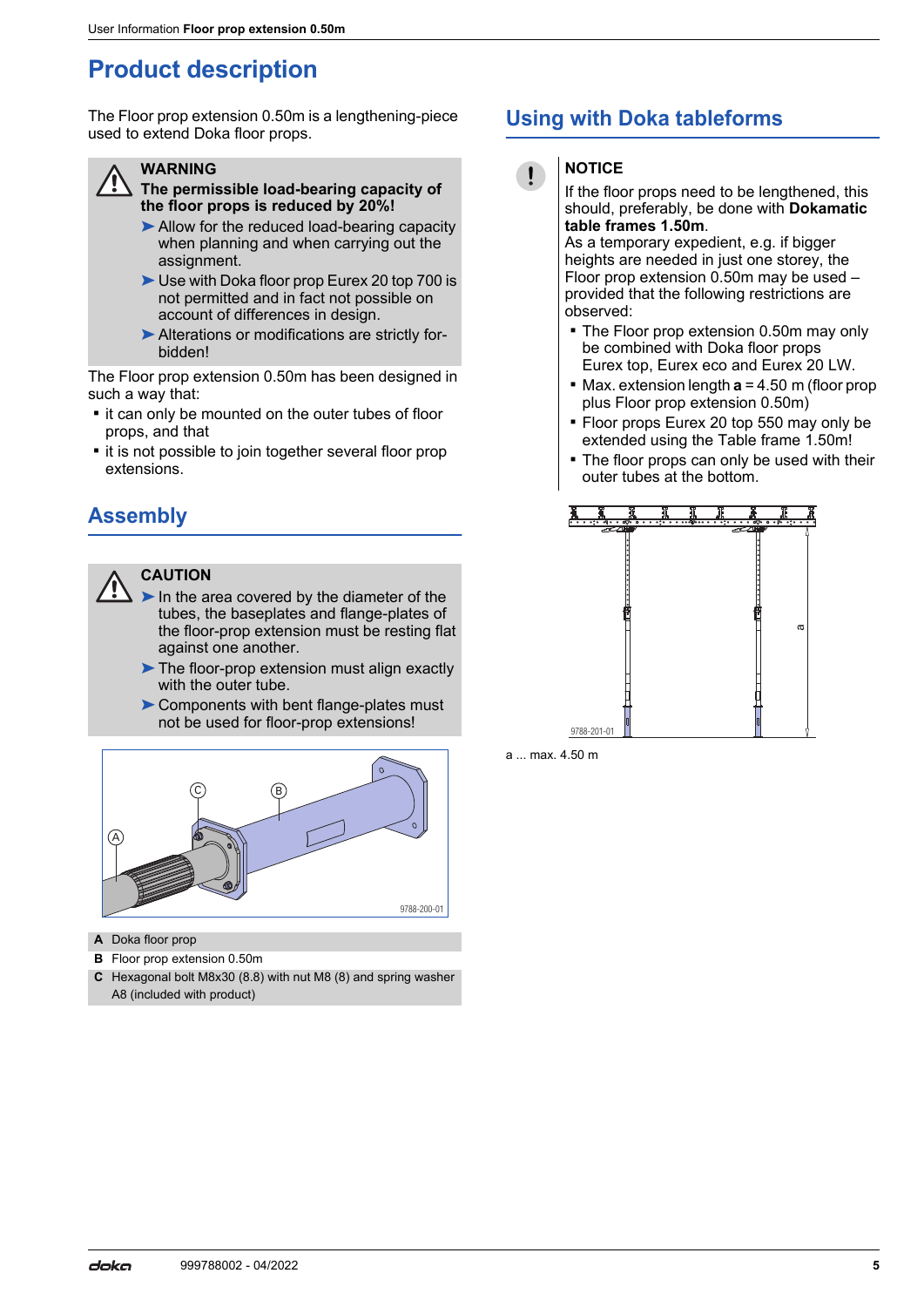## **Using with Dokaflex**



#### **NOTICE**

- **The Floor prop extension 0.50m may only** be combined with Doka floor props Eurex top, Eurex eco, Eurex 20 LW and Eco 20.
- The floor props can only be used with their outer tubes at the bottom.



## **Using with temporary repropping**

#### **NOTICE**

 $\mathbf{I}$ 

- The Floor prop extension 0.50m may only be combined with Doka floor props Eurex top, Eurex eco, Eurex 20 LW and Eco 20.
- **The floor props may be used with their outer** tubes either at the top or at the bottom.

## **Note on Doka Xtra and Dokadek 30**



#### **WARNING**

➤The function of the Doka Xtra head and the Dokadek 30 system heads means that it is already an extension of the floor prop in any case.

For this reason, it is not permitted to use the Floor prop extension 0.50m with Doka Xtra and Dokadek 30.